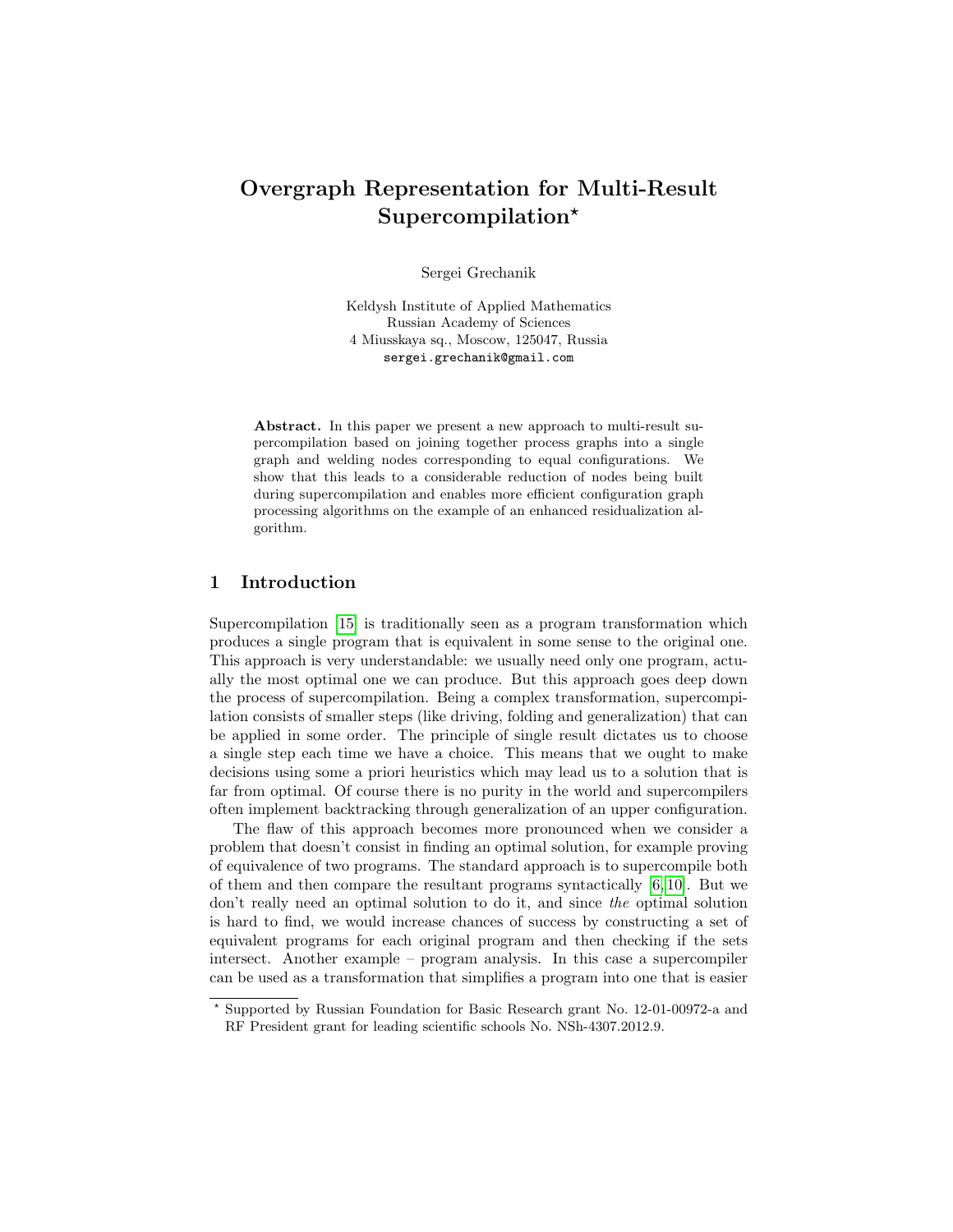to analyze. But "easier to analyze" might not be the same as "more efficient" and it may be more difficult to express using heuristics.

Undoubtedly it is possible to stuff the supercompiler with all sorts of heuristics and then tune it to suit the specific task. This approach has the right to live. It must be said that it is also used outside the field of supercompilation, for example, it is common to automatically adjust the set of parameters of optimising compilers to a certain architecture or even to a set of programs [\[2,](#page-16-2) [3,](#page-16-3) [11\]](#page-16-4).

An alternative approach is to dismiss the idea of the single path to the optimal program. Let supercompiler perform all possible steps simultaneously when it has a choice. This idea is known as the multi-result supercompilation [\[9\]](#page-16-5). It first appeared not a very long time ago and was intended to be used primarily for program analysis. It should be noted that similar idea had appeared in the field of optimizing compilers [\[14\]](#page-17-1) where it enabled selecting the best program by evaluating the programs a posteriori using global profitability heuristics; this indicates that the idea of multiple results is advantageous for optimization problems.

The main problem of multi-resultness is lack of efficiency. Each branching point multiplies the number of programs leading to combinatorial explosion. This issue can be resolved by restricting branching using heuristics (which is not desirable but seems unavoidable) or by using some better representation of the set of programs to diminish redundancy. In this paper the latter approach is discussed.

# 2 The Approach of MRSC

MRSC is a multi-result supercompilation framework written in Scala  $[8]^1$  $[8]^1$  $[8]^1$ . The goal of MRSC is to provide a set of components to rapidly build various multiresult supercompilers. MRSC consists of a core which implements basic domainindependent operations over process graphs, and several domain-specific (i.e. specific to different languages and tasks) modules which give meaning to these graphs and guide their construction.

MRSC is based on explicit construction of configuration graphs. Being a multi-result supercompiler, it takes an initial configuration and produces a list of corresponding configuration graphs which is then transformed into a list of programs through the process known as residualization. MRSC issues configuration graphs incrementally. In particular, this design choice makes it possible to use MRSC as a traditional single-result supercompiler without efficiency loss by simply taking the first issued graph. On the other hand it determines that MRSC should use depth-first traversal to build and issue every next graph as quickly as possible. Thus, the MRSC supercompilation algorithm can be formulated using a stack of graphs as follows:

1. Put a graph with only one node containing the initial configuration on the stack.

<span id="page-1-0"></span><sup>&</sup>lt;sup>1</sup> The source code of MRSC is available at  $https://github.com/ilya-klyuchnikov/$ [mrsc](https://github.com/ilya-klyuchnikov/mrsc)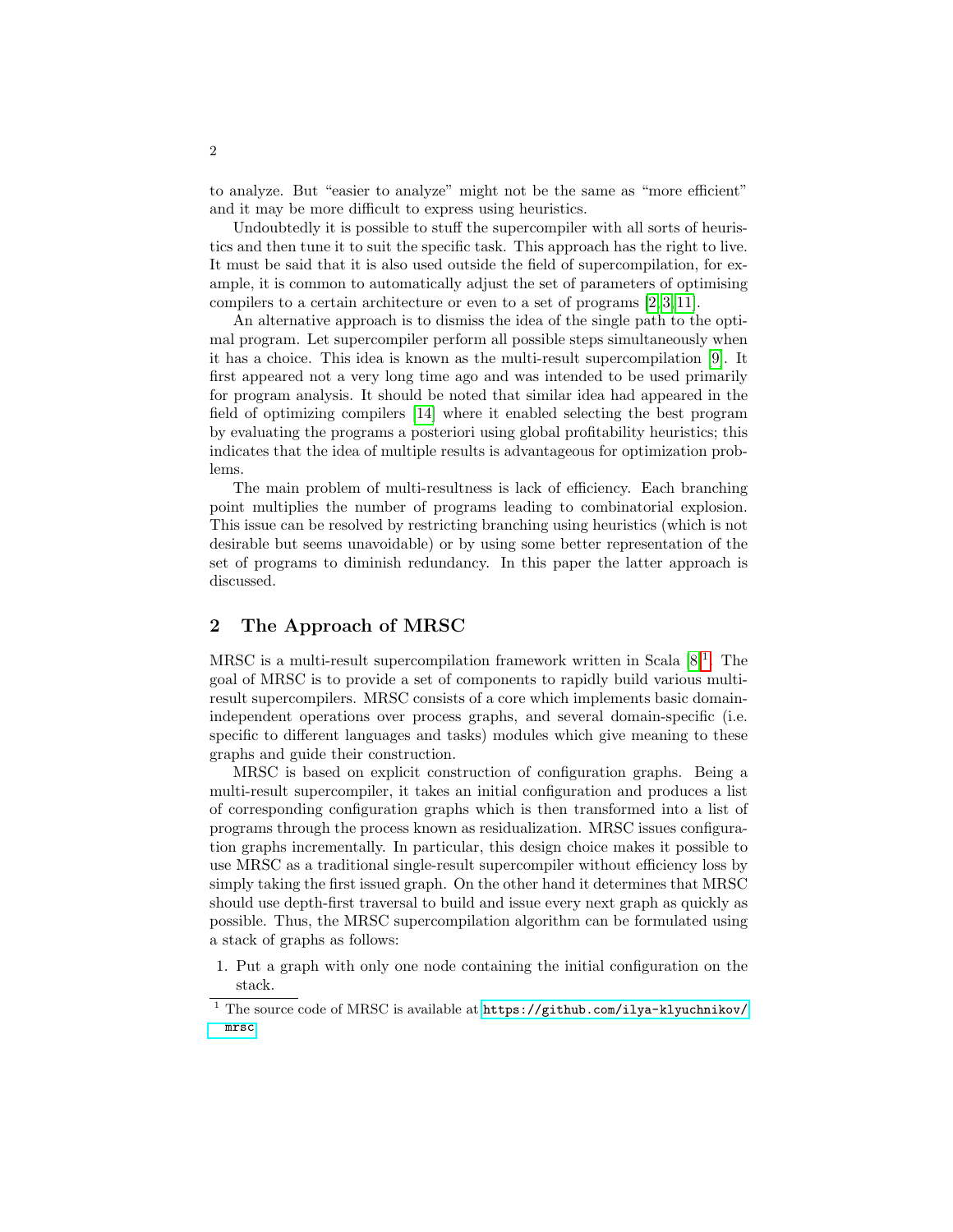- 2. While the stack is not empty repeat the following steps.
- 3. Pop a graph  $g$  from the stack.
- 4. If the graph  $g$  is completed, issue it.
- 5. If the graph is incomplete, transform it according to some domain-specific rules and push the resultant graphs (there may be many of them as the supercompilation is multi-result) onto the stack

It should be noted that although we talk about graphs they are actually represented as trees with back edges (which are represented differently from normal edges).

Each graph has a list of complete nodes and a list of incomplete nodes. The first incomplete node of a graph is called the current node and represents the place where the graph is growing. A graph is completed if it doesn't contain incomplete nodes.



<span id="page-2-0"></span>Fig. 1. Tree of graphs

Graph transforming rules are specified with a function that maps a graph into a list of steps to perform on it (by "perform" we don't mean that they actually modify it, we apply steps in a functional way). When a step is performed, the current node usually becomes complete and the next incomplete node becomes current (if there are incomplete nodes left). A step can be one of the following:

- 1. Complete CurrentNode just mark the current node complete and move on to the next incomplete node. It is usually used if the the current node contains a fully evaluated expression as a configuration.
- 2.  $Fold(b)$  make a back edge from the current node to b.
- 3.  $AddChildNodes(cs)$  append nodes to the current one.
- 4. Rebuild(c) replace the configuration of the current node with c. This step does not make the current node complete.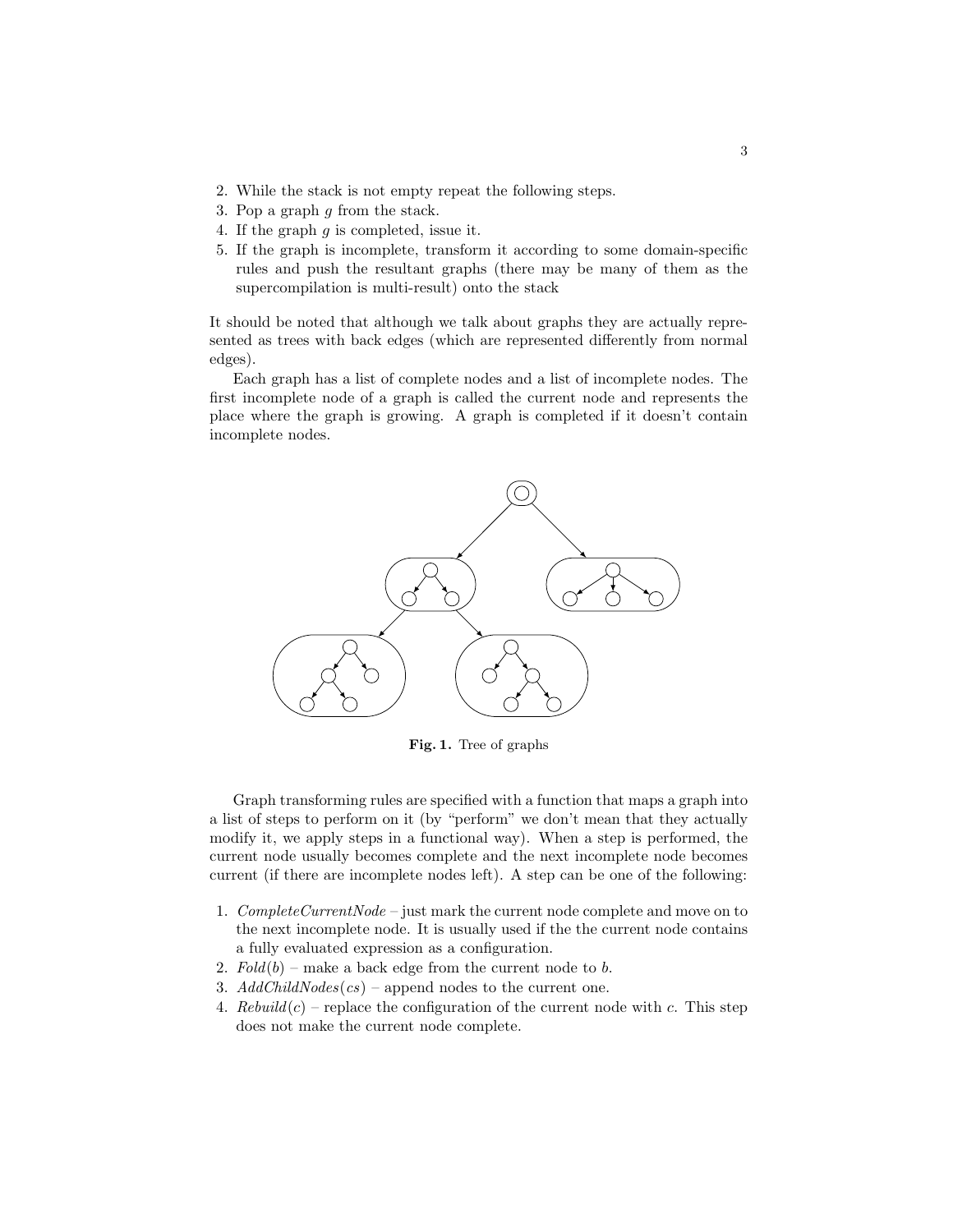5. Rollback $(n, c)$  – perform an upper rebuilding: remove the subgraph that grows from the node  $n$  and then replace the configuration of  $n$  with  $c$ .  $n$ becomes current.

If there is no step produced by the rules function, the graph is thrown away as it is incomplete and cannot be completed. It is usually the case when the whistle blows but there is no possibility of generalizing, or the graph doesn't meet some conditions we require (like the safety condition in the case of counter systems).

So what if the rules prescribe several different steps to one incomplete graph? All of them will be performed on it simultaneously, producing several graphs. This leads to the idea of a tree of graphs (Fig. [1\)](#page-2-0). The tree of graphs is a mental construction rather than an actual tree that resides in a memory, but it can be used to give another formulation of MRSC supercompilation algorithm: MRSC just performs the depth-first traversal of this tree filtering out incomplete graphs.



<span id="page-3-0"></span>Fig. 2. Spaghetti-stack-based graph representation

When more than one step is applicable the number of graphs multiplies by the number of steps, and it may seem that MRSC doesn't cope with the problem of combinatorial explosion very well. But actually MRSC uses a clever representation to reduce memory usage by exploiting sharing of common subgraphs. This representation is based on spaghetti-stacks [\[1\]](#page-16-7). A graph represented this way can be thought of as a configuration graph with all edges reversed (except folding edges which are treated separately) (Fig. [2\)](#page-3-0). This allows initial parts of graphs to be shared. Moreover this representation makes it possible to work with graphs in a functional way efficiently. Note that this optimization doesn't interfere with our view on graphs as separate objects.

### 3 Can we do better?

Certainly there is a room for improvement. Let us look when MRSC does not work very well. Consider a configuration that being driven produces two child nodes:  $b$  and  $c$ . Then the node  $b$  will become current. Let it have multiple different steps that can be applied to it. We get at least two different graphs with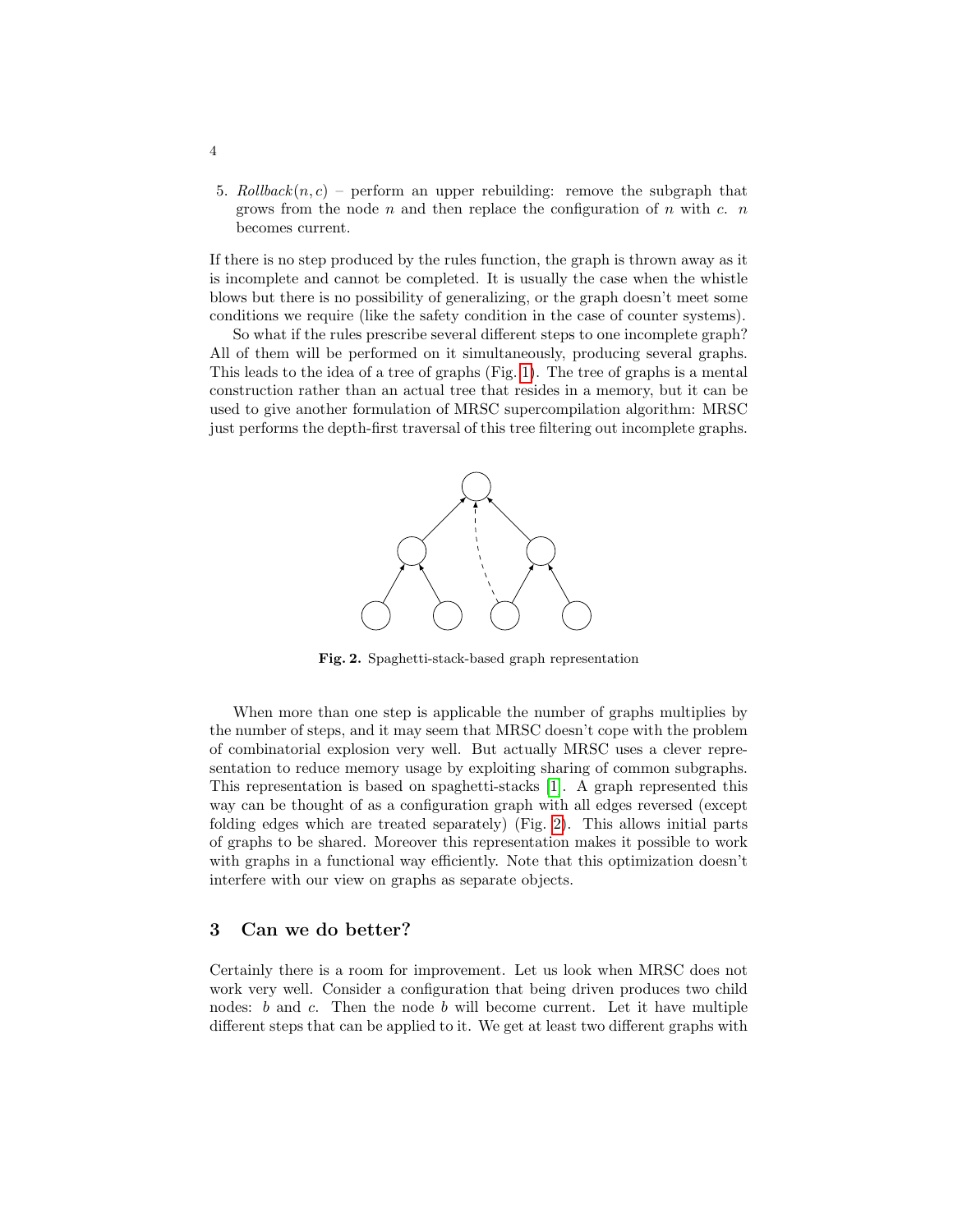

<span id="page-4-0"></span>Fig. 3. Two different nodes with the same configuration and identical histories

incomplete node  $c$  (Fig. [3\)](#page-4-0). That means that the  $c$  node will be current at least twice (in different graphs) and thus each subgraph growing from it will be built at least twice and won't be shared, which might be considered as a drawback. This happens because a graph growing from a node is usually determined by the configuration in this node and the predecessors of the node. But MRSC is too general as it assumes that rules work on whole graphs, not just paths from a root to a current node. So it is possible to write rules which prescribe different steps for the node  $c$  in the considered example. It means that we should put more restrictions on rules in order to perform more sophisticated optimizations.

Another drawback of MRSC is a premature loss of information. As graphs are seen as independent from a graph consumer point of view we cannot use more efficient algorithms that can make use of their interconnections. To give an example of such an algorithm let's consider a problem of finding the smallest program among the residual programs. A brute-force solution would be to residualize all completed graphs and then compute the sizes of the programs and find the minimum. A more clever solution would be to pick the smallest residual subprogram for each intermediate node while building the residual program. The algorithm enabling this optimization will be discussed in more detail later in this article.

Now we can see what representation would be more advantageous – let's replace a set of graphs with its description by merging the graphs into one huge graph, which we will call an overtree to underline that the graphs are still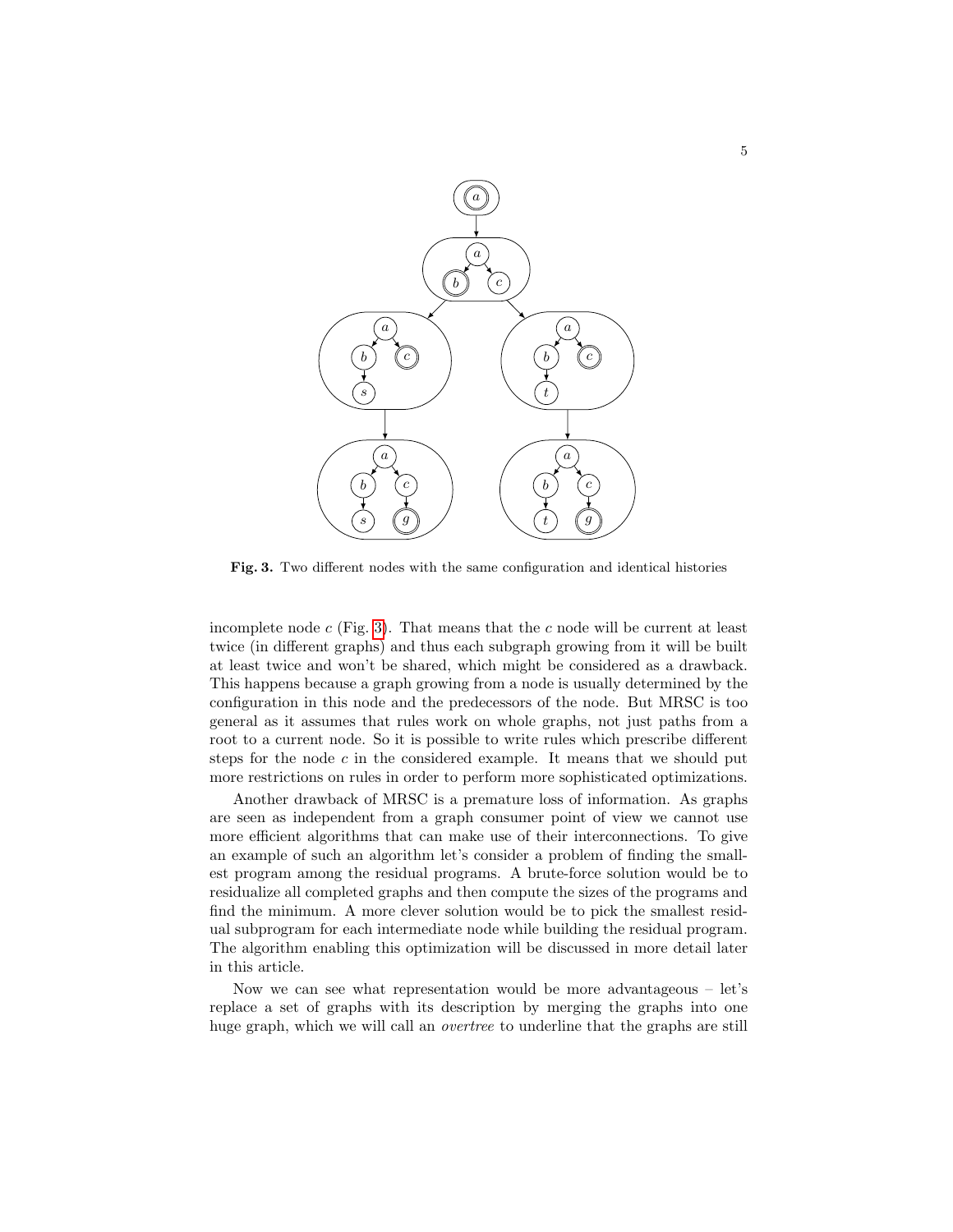essentially trees with back edges. It is convenient to combine edges representing a single step into a hyperedge with one source and several destinations (Fig. [4,](#page-5-0) hyperedges are drawn as bundles of edges going from one point). Then it is possible to extract a graph representing a program from an overtree by selecting one outcoming hyperedge for each node and then removing unreachable nodes. Note that it is convenient to consider terminal nodes (which represent constants, variables, etc.) as having outcoming hyperedges with zero destination nodes.



<span id="page-5-0"></span>Fig. 4. Overtree representation

This representation, which we will call the overtree representation, doesn't change the graph building algorithm very much, it actually becomes much more similar to the traditional single-result supercompilation. This representation has been implemented in MRSC as an experiment. This experiment unveiled some shortcomings of the proposed representation: turned out there were a lot of equal but unshared subtrees. It is quite clear where they were coming from. Consider some complex program involving multiplication (implemented as a function on Peano numbers). There will be a lot of different ways of supercompiling this program, some of them will have the multiplication function fused with other operations, but some will prefer to generalize it out leading to multiple equal subgraphs corresponding to the multiplication and scattered over the overtree. Obviously we do not want to supercompile the same thing several times, so the next natural step is to get rid of duplicated configurations. We could have done it by introducing cross edges similarly to back edges, but there is a cleaner solution – let's shift from a de facto tree representation to a fully fledged graph (Fig. [5\)](#page-6-0). That is if during supercompilation we encounter a configuration which we have already processed, we do not create a new node for it. Thus each configuration corresponds to no more than one node. This new representation can be called the overgraph representation. Note that configurations equal up to renaming should be identified.

Unlike the overtree representation this one seems to be a bit more groundbreaking. Special folding edges are not needed anymore as they can be represented as ordinary edges. However, we cannot safely use traditional binary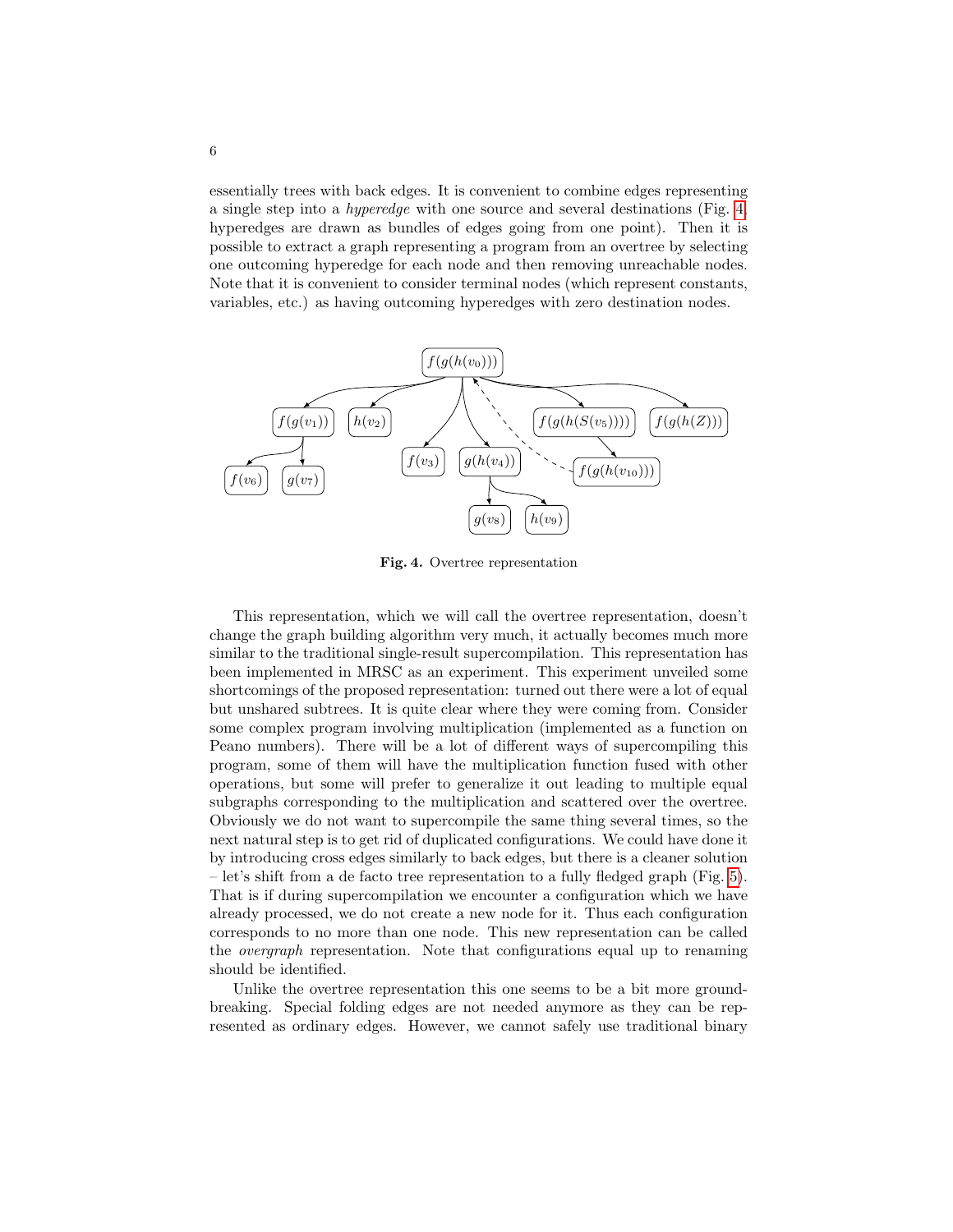

<span id="page-6-0"></span>Fig. 5. Overgraph representation

whistles because possible steps cannot depend on the history of computation (and hence unary whistles can still be used). Why is it so? Because each node may have multiple immediate predecessors and thus multiple histories. Let us describe the overgraph representation more formally and consider how these issues can be addressed.

# 4 Overgraph Representation

In this section a multi-result supercompilation with overgraph representation is discussed. A configuration graph corresponds to (and actually can be represented by) a set of statements of the following form:

$$
s \stackrel{l}{\rightarrow} (d_1, \ldots, d_n)
$$

where s is a source configuration and  $d_i$  are destination configurations. Configurations are in one-to-one correspondence with nodes. The whole statement corresponds to a hyperedge labeled with some information  $l$ . The exact meaning of the statements depends on the interpretation of the relation  $\rightarrow$  which is different for different applications of supercompilation. For traditional supercompilation of functional programs it can be like this:

$$
s \stackrel{f}{\rightarrow} (d_1, \ldots, d_n) \stackrel{def}{\iff} s \geq f(d_1, \ldots, d_n)
$$

Note the use of the improvement relation  $(\Sigma)$  instead of a simple equality (=). This is due to the necessity of ensuring correctness of folding [\[12,](#page-16-8)[13\]](#page-17-2). Informally  $a \geq b$  means that a is not only operationally equal to b but also more efficient than  $b$  (needs fewer reduction steps to be evaluated in any context). We won't elaborate on the topic of correctness since it is not very troublesome in the case of one-level supercompilation, but importance of the improvement relation consists in asymmetry it brings. When a hyperedge connects only two nodes we cannot generally consider it undirected which could be inferred if the relation were symmetric.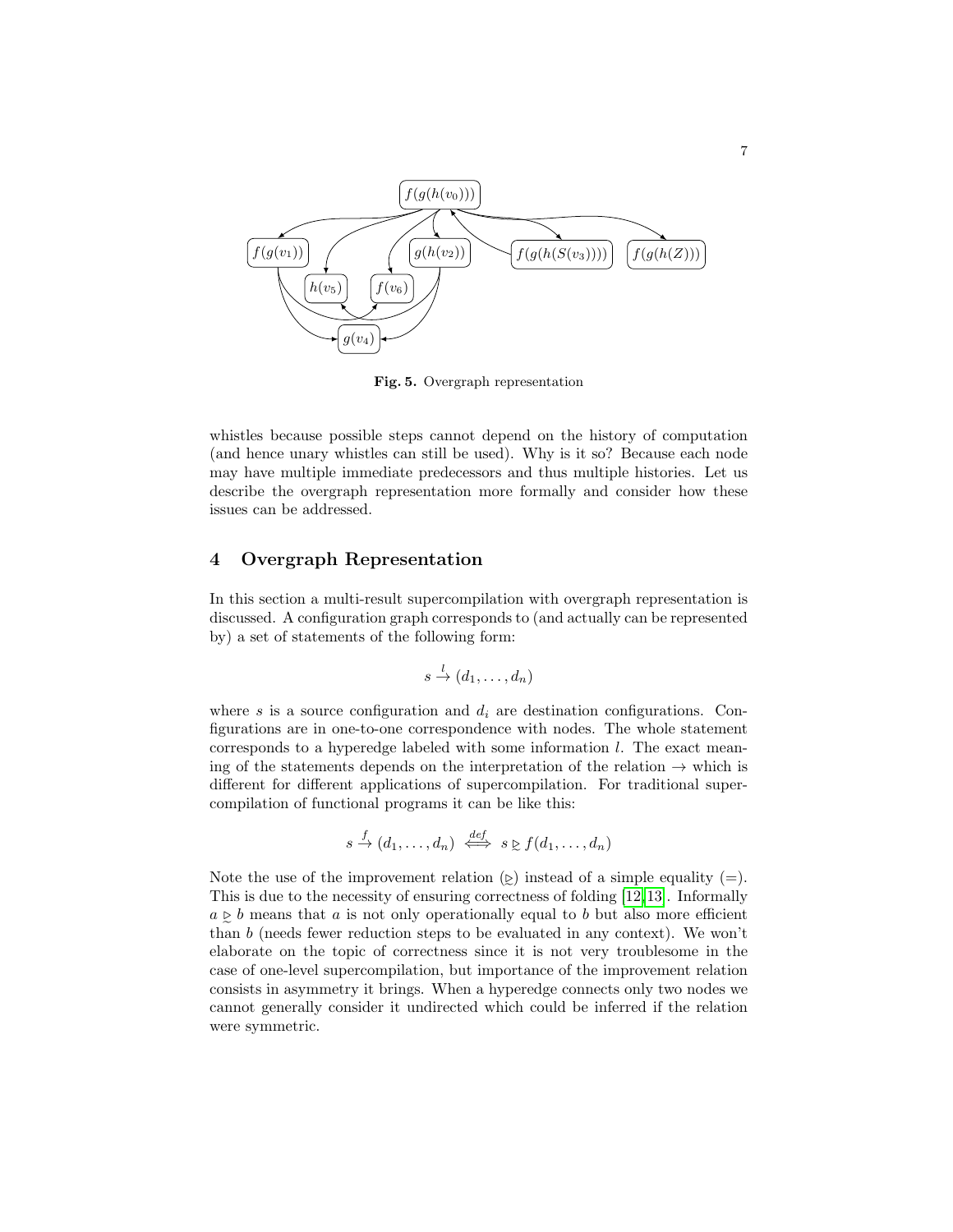If we do not put any restrictions on the set thus representing a graph, then we get an overgraph. If we want to represent a singular configuration graph then we should state that each configuration can appear to the left of the  $\rightarrow$  no more than once. Several singular graphs can be merged to form an overgraph by simple union.

The supercompilation with overgraphs is proposed to be performed in three steps:

- 1. Graph construction. In this step edges and nodes are only being added.
- 2. Graph truncation. In this step edges and nodes are only being removed.
- 3. Residualization. As it will be seen this step becomes a bit more nontrivial.

For construction and truncation we will use the rules of the form

| precondition                                     | precondition                      |
|--------------------------------------------------|-----------------------------------|
| $s \stackrel{l}{\rightarrow} (d_1, \ldots, d_n)$ | <i>remove</i> (node or hyperedge) |

to add a new hyperedge (together with necessary nodes) and to remove a hyperedge or a node (together with all incident hyperedges) correspondingly.

#### 4.1 Graph Construction

This step seems to be rather straightforward: start with a graph containing only a root node (with the configuration being supercompiled) and then apply the rules until the saturation is reached, i.e. there is no applicable rule that can add a new node or edge. There are two problems: the rules formulation and the order of their application. The rules should ensure termination and provide enough diversity but not too much. The traditional way of ensuring termination is to use a whistle. But whistles have been used not only for the termination problem but also for picking the configurations that are to be generalized. Since we use the multi-result supercompilation the generalization can be decoupled from the whistle and thus a much simpler whistle can be used. For example, it is possible to simply limit the depth of nodes, although this solution does not scale very well.

Concerning the problem of diversity, there are usually a lot of possible generalizations of a configuration, and if we take all of them, even the overgraph representation won't help us fight combinatorial explosion. If we pick few of them, we risk missing some good opportunities. Obviously heuristics are unavoidable. Limiting the number of unbound variables appeared to be a good one for preventing overgeneralization. Good heuristics for multi-result supercompilation are yet to be found and researched.

A problem of rules application order may arise when there are rules with non-monotonic preconditions, i.e. a rule precondition can change its value from true to false when certain nodes or edges are *added* to the graph. For example consider the following rule:

> $\neg \exists m : m \in V \land \textit{whistle}(n, m)$  $n \rightarrow drive(n)$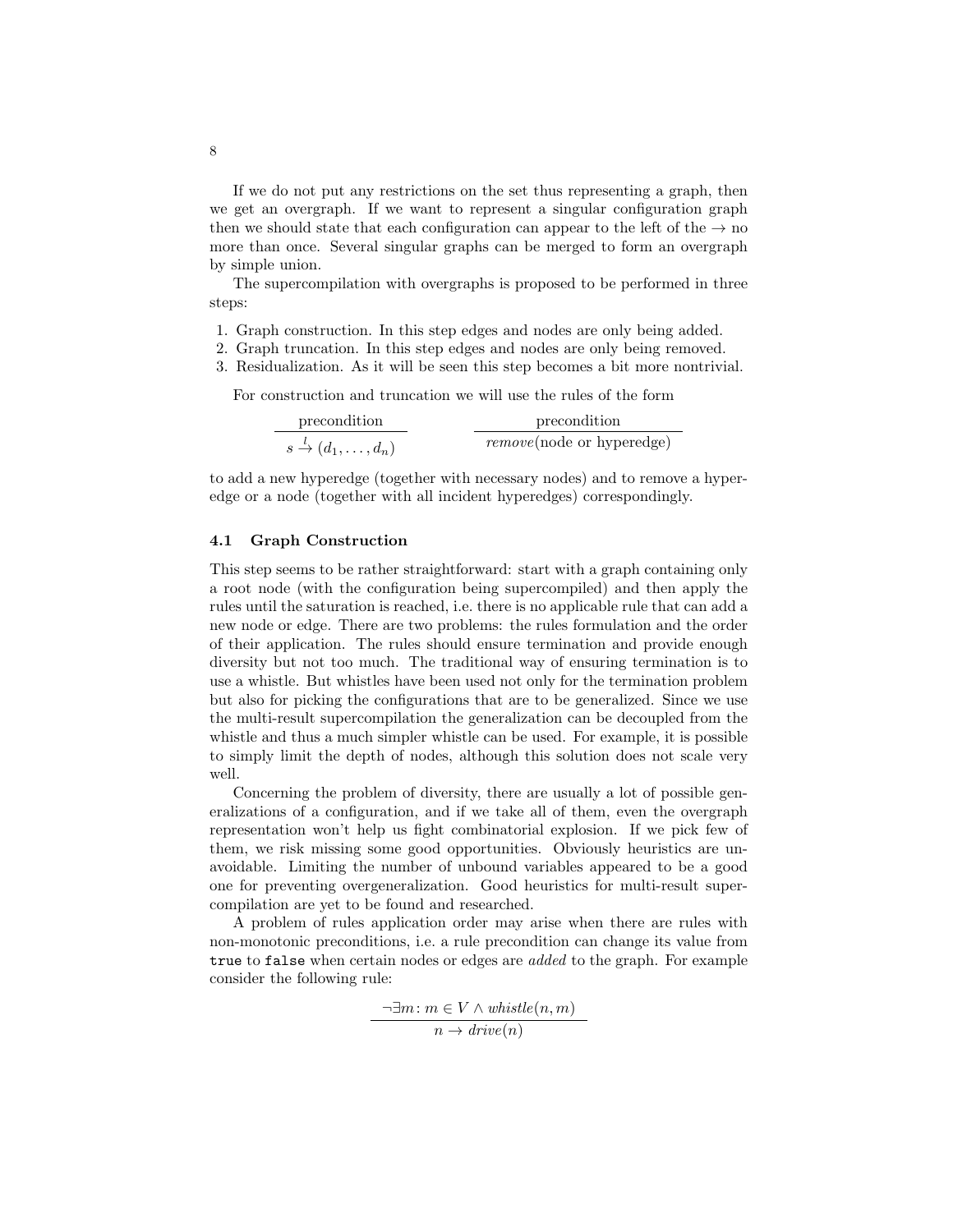where  $V$  is the set of nodes of the graph. It prescribes a drive step for a node  $n$ if there is no node  $m$  in the graph which makes a binary whistle blow. If there is another rule that adds such a node  $m$  then these two rules won't commute.

Since we agreed not to remove edges and nodes on the graph construction step, there won't be any problem if all the preconditions are monotonic. For example it is possible to use a whistle this way: let's allow driving if there is another node that does not make the binary whistle blow.

### 4.2 Graph Truncation

This step is dual to the previous. Its purpose is to reduce the number of nodes by removing useless ones. Useless nodes are those which are unreachable from the root or have no outcoming edges (remember that we have agreed to consider terminal nodes as having an outcoming edge without destination nodes). When a node is deleted, all hyperedges incident with it must be deleted as well, leading to new useless nodes. That's why this procedure should be repeated until there are no useless nodes left. It can be also described with the following rules:

> $\neg \exists l, d_1, \ldots, d_n : s \stackrel{l}{\rightarrow} (d_1, \ldots, d_n)$ remove(s)  $\neg \exists p: p$  is a path from the root to  $s$ remove(s)

In this step it is also possible to apply a whistle. On the one hand it may seem a bit too late: the graph has already been built by now, so we don't need to ensure termination on this step. Moreover, we can't return consumed CPU time by removing parts of the graph (we can return some memory though). But on the other hand experiments show that most time is being consumed later on the residualization step, so reducing the number of nodes and edges of the graph is a good thing to do. However it is still impossible to use a binary whistle in a traditional way for the same reason: the traditional usage may lead to noncommutativity of rules. At this stage to ensure commutativity preconditions should be monotonically decreasing, and actually it is possible to use rules from the previous step by negating their preconditions, i.e. "if the whistle doesn't blow, add a node" becomes "if the whistle blows, remove a node". The only advantage of using whistles in this step seems that now it is possible to look at the graph as a whole and extract some useful information to adjust the whistle.

Note also that although commutativity of rules makes a supercompiler a bit cleaner and more predictable, this property is not obligatory and can be discarded in practice.

## 5 Residualization

The residualization step is special because it transforms a set of graphs represented as one graph into an actual set of graphs (or programs which are a special case of graphs), and here the danger of explosion threatens again.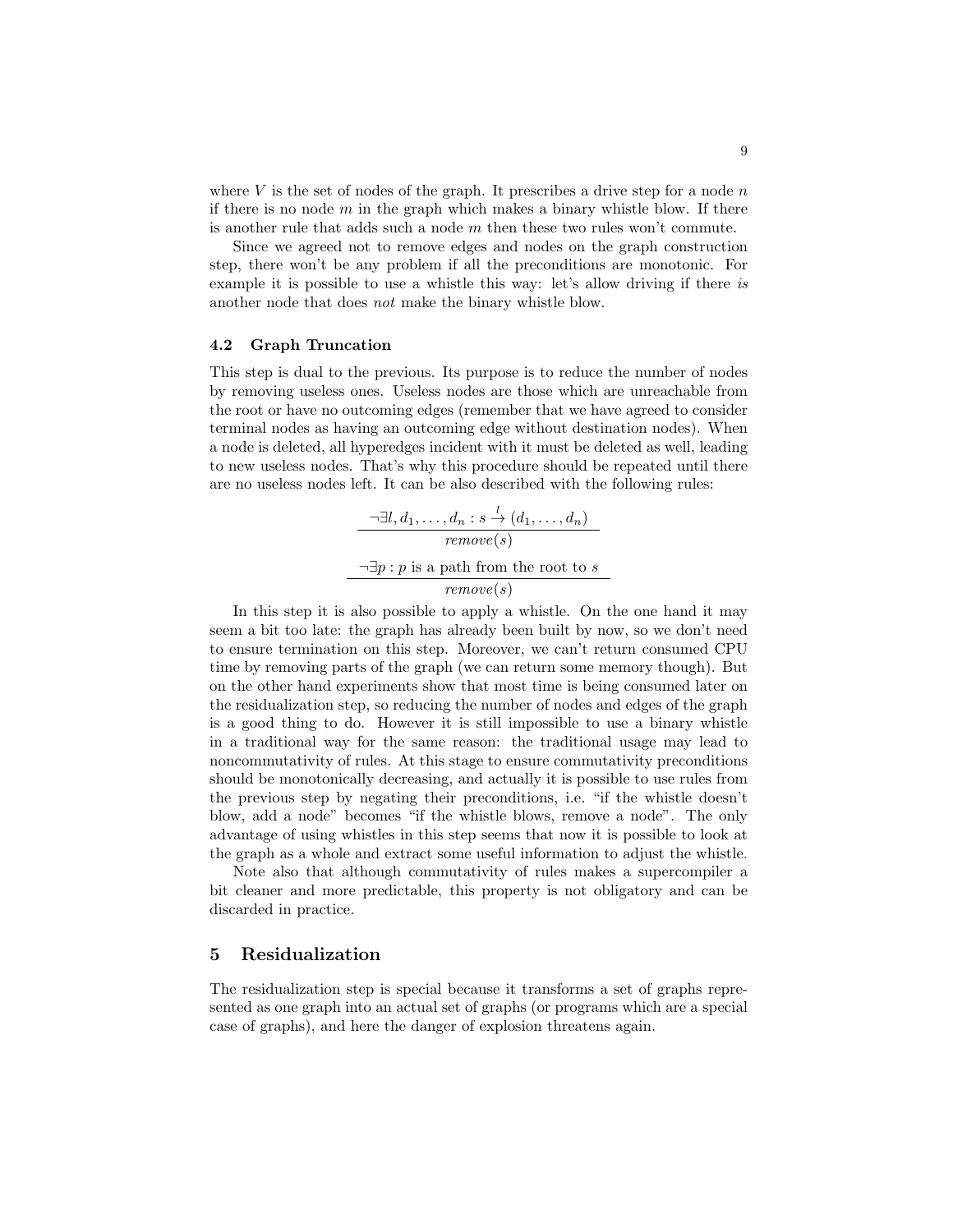Firstly we should agree upon what graphs we will consider residual. In this section we will study the case of trees with back edges (but without cross edges), i.e. we won't identify equivalent subprograms in different contexts. This choice was initially determined by the structure of the language for which the overtree representation had been initially implemented (it will be dicussed in the next section). It may look a bit inconsistent: why not go further and represent programs as graphs (especially recalling that it is a traditional program representation)? We will return to this question later in Section [6.2.](#page-13-0)

| $\mathcal{R}[n, h] = \{n\}$                                                                                             |                                            | if $n$ is terminal |
|-------------------------------------------------------------------------------------------------------------------------|--------------------------------------------|--------------------|
| $\mathcal{R}[\![n,h]\!] = {\text{Call}(n)}$                                                                             |                                            | if $n \in h$       |
| $\mathcal{R}[\![n,h]\!] = \{ \text{Def}(n)[\![f(r_1,\ldots,r_k)]\!] \mid n \stackrel{f}{\rightarrow} (d_1,\ldots,d_k),$ |                                            |                    |
|                                                                                                                         | $r_i \in \mathcal{R}[[d_i, h \cup \{n\}]]$ | otherwise          |
|                                                                                                                         |                                            |                    |

#### <span id="page-9-0"></span>Fig. 6. Naive residualization algorithm

Consider a naive residualization algorithm (Fig. [6\)](#page-9-0). It takes a node and a history and returns a set of residual programs. It is usually applied to the root node and the empty history:  $\mathcal{R}[[\text{root}, \emptyset]]$ . The algorithm recursively traverses the graph memorizing visited nodes in the history  $h$ . If it encounters a node that is already in the history, it creates a function call which is designated as  $Call(n)$ . If a node is not in the history and has successors, a function definition should be created with the construction  $\text{Def}(n)[\text{body}],$  so as it can be called with a  $\text{Call}(n)$ construction from within the body. The implementation of Call and Def depends on the output language, for example the Def construction can be implemented with letrec expressions:

$$
Def(n)[\mathit{body}] = \mathbf{letrec} \; n = \mathit{body} \; \mathbf{in} \; n
$$

Usually it is a bit more complex because of unbound variables. Note also that practical implementations of the algorithm should create a new function definition only if there is a corresponding function call in the body, we just create a function definition for each node for simplicity.

When applied, this residualization algorithm will visit each node the number of times equal to the number of computation paths from the root to it. So the problem reappeared: we need to compute (almost) the same thing many times.

#### 5.1 Enhanced Residualization Algorithm

The solution to the problem is quite obvious – cache residual programs for intermediate nodes. It cannot be applied directly though because the naive residualization algorithm takes a history of computation besides a node. However,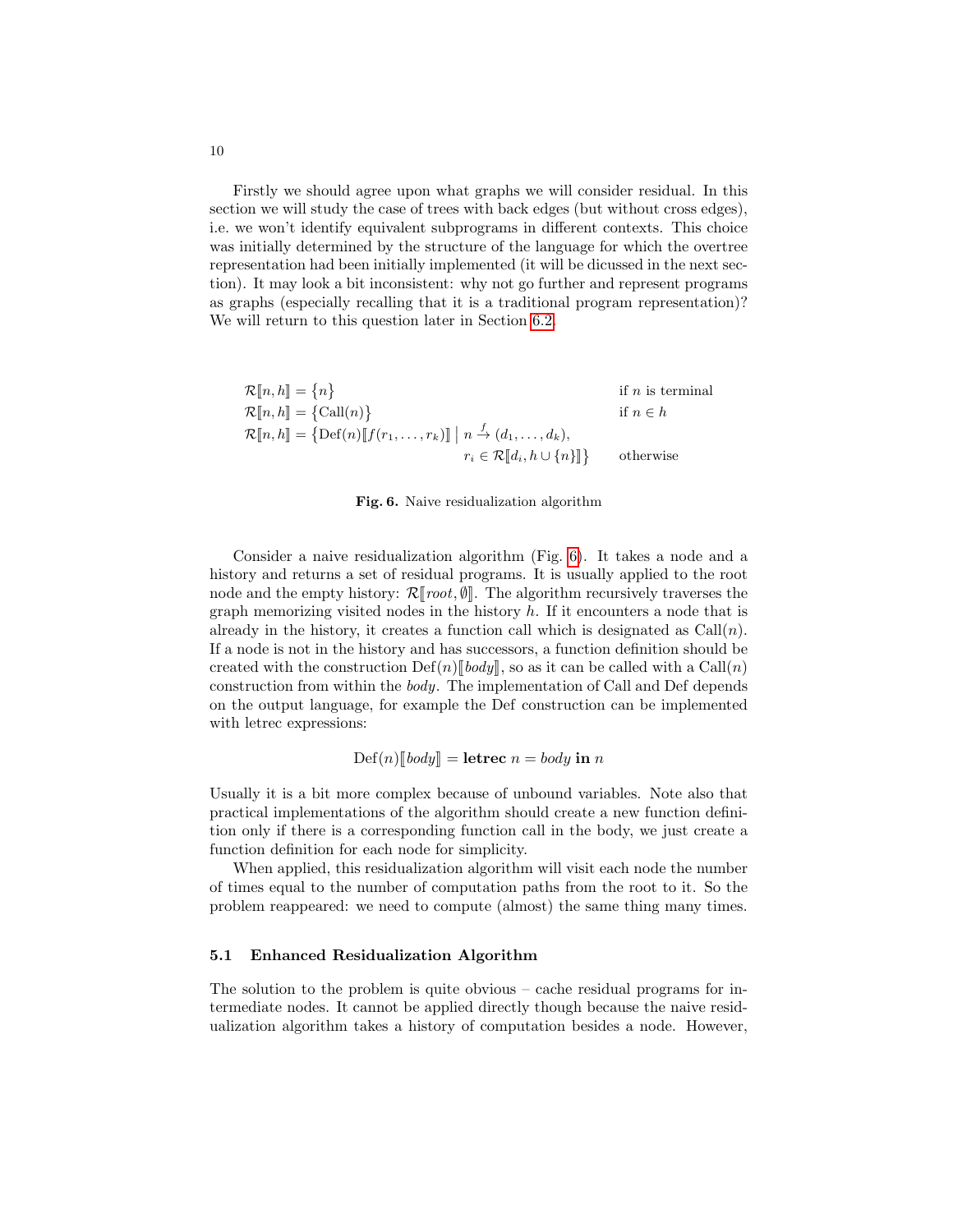residualization doesn't need full information contained in a history, i.e. the residual program for a node may be the same for different histories. So if we can do with less information, the algorithm will be feasible to memoize.

To do this we need analyze the structure of a computation history for a given node. Let's first give a couple of definitions.

**Definition** A node m is a successor of a node n,  $n \rightarrow^* m$ , if there is a directed path from  $n$  to  $m$  (possibly with zero length). A set of successors will be denoted as  $succs(n)$ .

**Definition** A node  $m$  is a predecessor of a node  $n$  if  $n$  is a successor of  $m$ . A set of predecessors will be denoted as  $preds(n)$ .

**Definition** A node *n* dominates a node  $m$ ,  $n$  dom  $m$ , if every path from the root to  $m$  contains  $n$ .



<span id="page-10-0"></span>Fig. 7. Nodes whose presence in a history can influence residualization process are in the intersection of the set of all predecessors and the set of all successors

Given a node  $n$ , the nodes that are not its predecessors are not interesting as they won't be in a history. The nodes that are not successors are not interesting either because they don't influence the residualization process (they can be in a history but they won't be encountered again). Thus we care only about nodes which are successors and predecessors of  $n$  at the same time (i.e. those which are in the same strongly connected component with  $n$ , Fig. [7\)](#page-10-0), so we just need to remove nodes that are not successors from history when calling the residualization function:

$$
\mathcal{R}[\![n,h]\!] = \{ \text{Def}(n)[\![f(r_1,\ldots,r_k)]\!] \mid n \stackrel{f}{\to} (d_1,\ldots,d_k),
$$
  

$$
r_i \in \mathcal{R}[\![d_i,(h \cup \{n\}) \cap succ(s(d_i)]\!]\}
$$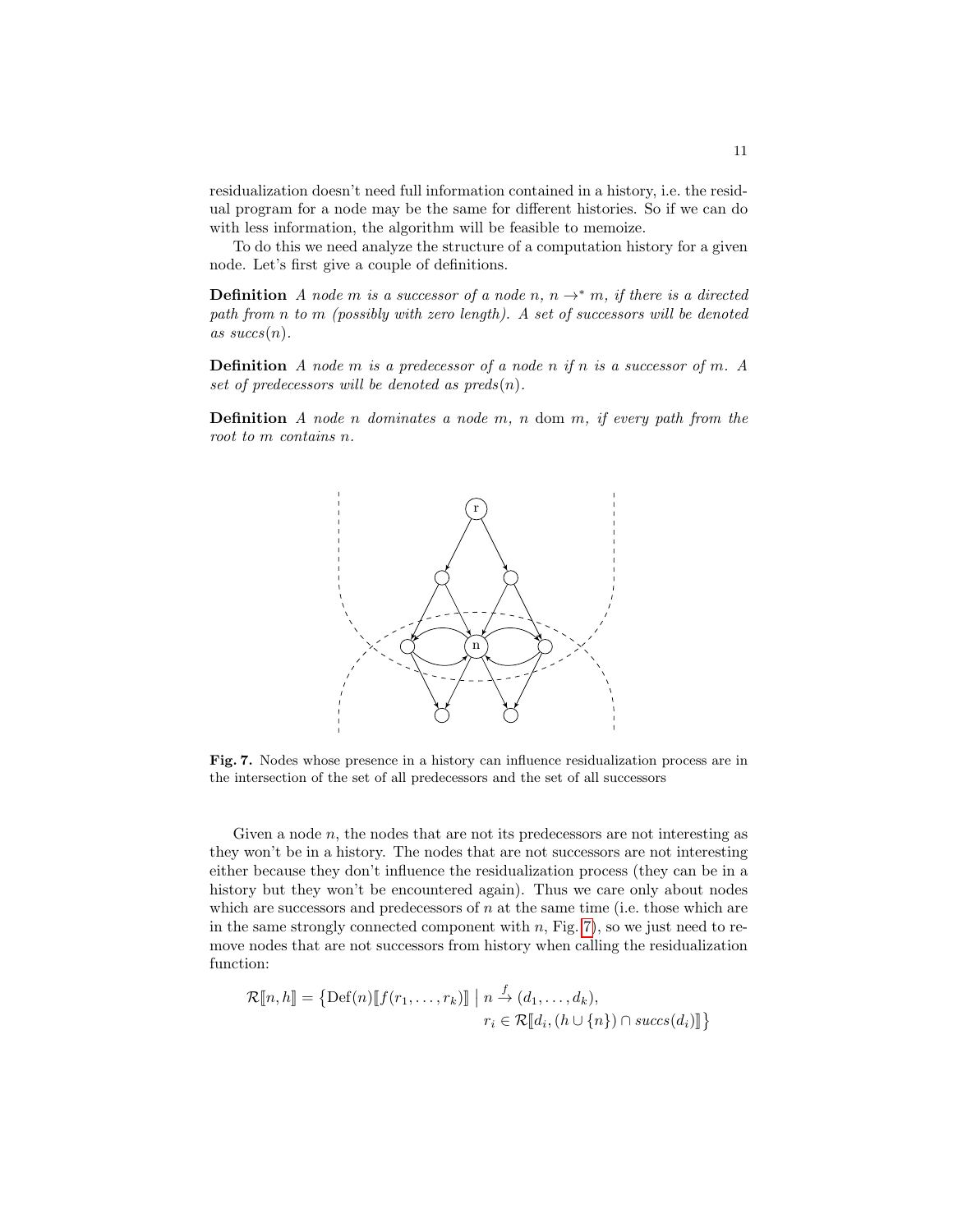This small modification to the last equation of the residualization algorithm is sufficient to make it ready for memoization. An interesting side-effect of the memoization is that we get residual programs for intermediate nodes for free. These programs can then be used to enable two-level supercompilation (although the topic of two-level supercompilation in context of overgraph representation is yet to be researched as few results have been obtained so far). Note though that the residual programs for intermediate nodes are likely to be defined in terms of other nodes, being used as if they were built-in functions.

Let's look at the structure of a history in more detail. It can contain only nodes from  $S(n) = \text{pred}_S(n) \cap \text{succ}_S(n)$ . The elements of this set fall into the following groups:

- Dominators of  $n$  except  $n$ . These elements are always in a history.
- Dominatees of *n* except *n*. If there is such a node in a history then the history must also contain the node  $n$  and this falls into the second equation of the algorithm.
- $-$  Neither dominators nor dominatees of  $n$ . These nodes are responsible for the diversity of possible histories.
- $n$  itself.

We believe that the information about the history structure can be used somehow to develop more sophisticated residualization algorithms.

## 6 Implementation and Experimental Results

The described overgraph representation has been implemented as a part of MRSC. The implementation is experimental and not language-independent yet. The language being used is higher-order although it is meant to be used primarily as first-order.

| $e ::= v$                                                                               | variable               |
|-----------------------------------------------------------------------------------------|------------------------|
| $\lambda v.e$                                                                           | $\lambda$ -abstraction |
| $e_1e_2$                                                                                | application            |
| fix e                                                                                   | fixed point            |
| $\vert \hspace{0.1cm} c \hspace{0.1cm} e_1 \ldots e_n$                                  | constructor            |
| <b>case</b> $e_0$ of $\{c_1 v_1 \dots v_{k_1} \rightarrow e_1; \dots\}$ case-expression |                        |

The explicit fixed point operator is meant to be the only source of nontermination. There are no let-expressions, so there is no possibility of expressing sharing. This was done for the sake of simplicity.

Configurations are just expressions. They may contain unbound variables which are named in some canonical way (e.g. numbered from left to right), so as to make expressions, equal up to a renaming, syntactically equal. Configurations are self-contained, i.e. we don't need some external set of function definitions to understand their meaning (this is necessary for higher-level supercompilation [\[4\]](#page-16-9)).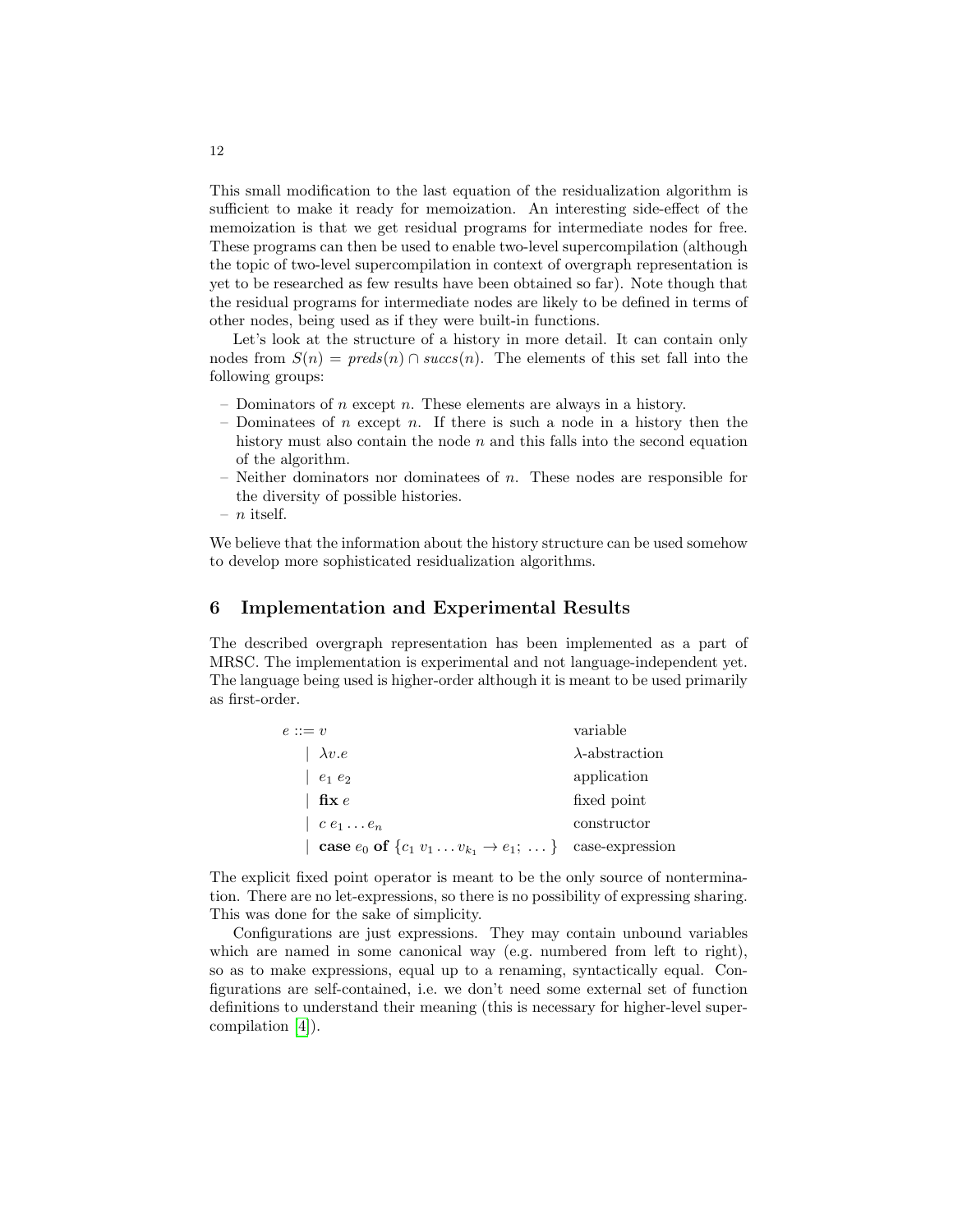The following rules are used for graph construction:

 $depth(n) = min { |p| | p$  is a path from the root to n}

$$
\frac{depth(n) \leq MaxDepth \qquad (f,d) = drive(n)}{n \xrightarrow{f} d}
$$

$$
\frac{depth(n) \leq MaxDepth \qquad (f,g,h) \in rebuildings(n) \qquad |FV(g)| \leq MaxFree}{n \xrightarrow{f} (g,h)}
$$

The *drive* function performs a drive step and returns a pair  $(f, d)$  where d is a reduced expression, or a tuple of expressions if it is a case analysis step, and  $f$ is a function such that  $f(d) = n$ . The function *rebuildings(n)* returns a set of triples  $(f_v, g, h)$  where  $f_v$  is a substitution function such that for all expressions  $x$  and  $y$ 

$$
f_v(x, y) = x[v := y]
$$

and expressions  $q$  and  $h$  are such that

$$
f_v(g, h) = g[v := h] = n
$$

where  $v$  appears in  $g$  exactly once. In theory, the latter restriction can be lifted leading to the ability of introducing sharing (note that we don't need let-expressions as the configuration is being immediately split).

The constants MaxDepth and MaxFree limit the depth of nodes and the maximum number of free variables in configurations respectively.

The functions Call and Def for this language look like this:

Call(*n*) = 
$$
v_n \overrightarrow{x}
$$
  
Def(*n*)[[*b*]] = **fix** ( $\lambda v_n . \lambda \overrightarrow{x}$ . *b*)

where the variable  $v_n$  has a unique name corresponding to the configuration  $n$ and  $\overrightarrow{x}$  is a vector of n's free variables.

### 6.1 Results

The graph representations and the residualization algorithms have been assessed on the following programs:

add = fix 
$$
\lambda fxy
$$
.case  $x$  of  $\{S x \rightarrow S (f x y); Z \rightarrow y;\}$   
\nmul = fix  $\lambda fxy$ .case  $x$  of  $\{S x \rightarrow \text{add } y (f x y); Z \rightarrow Z;\}$   
\nfact = fix  $\lambda fxy$ .case  $x$  of  $\{S x \rightarrow f x (S y); Z \rightarrow Z;\}$   
\nidle = fix  $\lambda f x$ .case  $x$  of  $\{S x \rightarrow f (f x); Z \rightarrow Z;\}$   
\nevenBad = fix  $\lambda f x$ .case  $x$  of  $\{S x \rightarrow \text{case } (f x) \text{ of } \{T \rightarrow F; F \rightarrow T;\}\}$ ;  
\n $Z \rightarrow T;\}$   
\nnprev = fix  $\lambda f x$ .case  $x$  of  $\{S x \rightarrow \text{add } (f x) (S Z); Z \rightarrow Z;\}$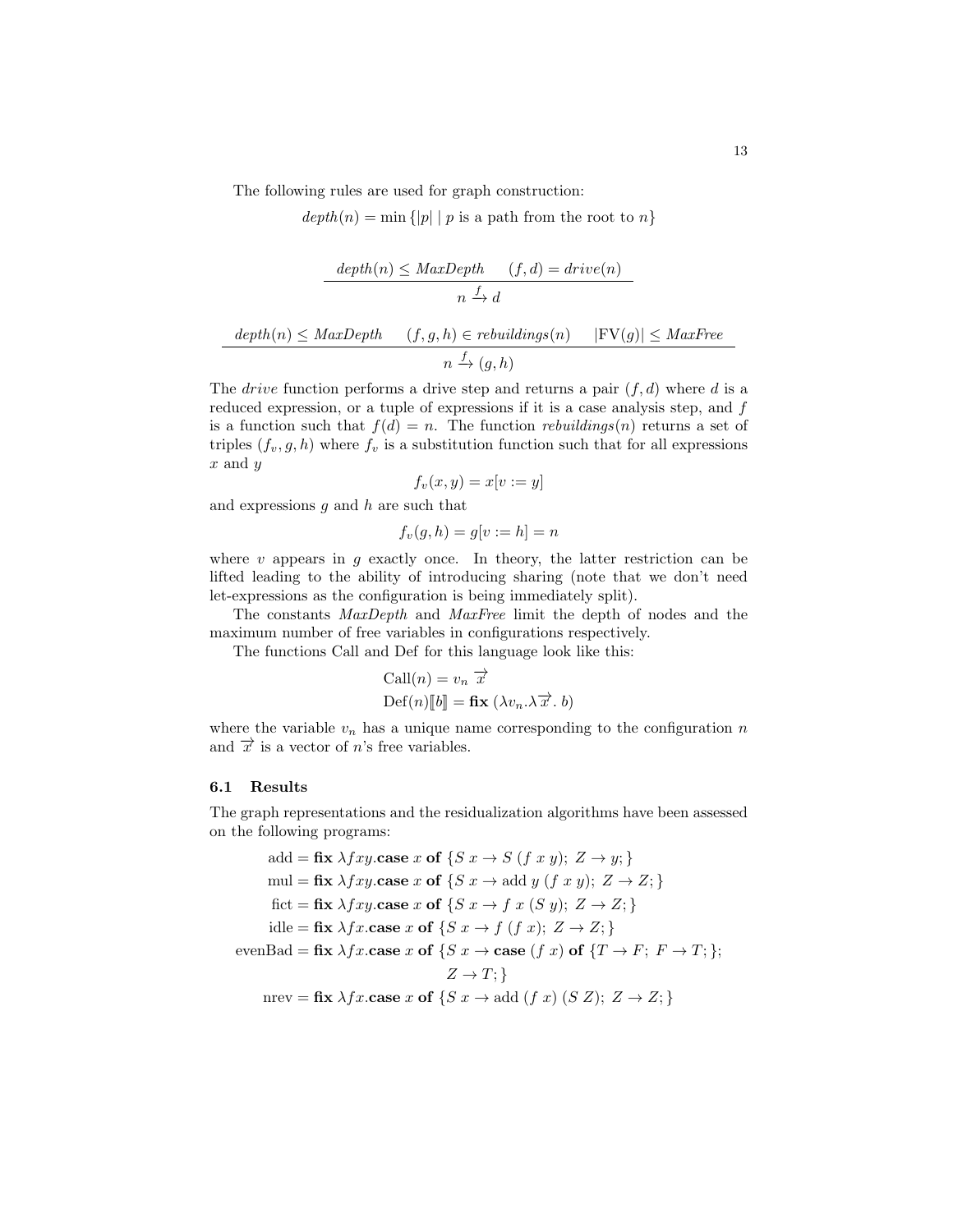At this stage of research some numerical characteristics of the described ideas were measured rather than their ability to solve problems. It can be seen that the overgraph representation leads to much fewer nodes even in comparison with the overtree representation which enables full sharing of initial subtrees (Fig. [8\)](#page-13-1).

|         |       | overtree overgraph |
|---------|-------|--------------------|
| add     |       |                    |
| mul     | 379   | 77                 |
| fict    | 132   | 30                 |
| idle    | 5237  | 139                |
| evenBad | 27307 | 242                |
| nrev    | 46320 | 277                |

<span id="page-13-1"></span>Fig. 8. Comparison of graph representations: the number of nodes created by the supercompiler,  $MaxDepth = 10$ 

At the same time the results of the caching residualization algorithm look much more modest (Fig. [9\)](#page-13-2). Note that in this case the  $MaxDepth$  constant was chosen to be 6, so the residualization could terminate in a reasonable amount of time. The number of nodes left after truncation are shown to compare with the number of node visits each algorithm makes. Although the caching algorithm performs much better than the naive one, the growth of the node visits is too rapid.

|         | nodes after | nodes visited |               | residuals |
|---------|-------------|---------------|---------------|-----------|
|         | truncation  |               | naive caching |           |
| add     |             | 9             |               |           |
| mul     | 19          | 81            | 53            |           |
| fict    | 13          | 52            | 48            |           |
| idle    | 33          | 2413          | 682           | 112       |
| evenBad | 76          | 33223         | 2751          | 229       |
| nrev    | 30          | 4269          | 402           | 19        |

<span id="page-13-2"></span>Fig. 9. Comparison of residualization algorithms,  $MaxDepth = 6$ 

### <span id="page-13-0"></span>6.2 Application to Counter Systems

There was a hypothesis that the overgraph representation would be advantageous for other domains. It was checked on the domain of counter transition systems. This choice was quite obvious as a considerable work had been done to implement and evaluate a supercompiler for counter systems within MRSC [\[5\]](#page-16-10), so we had to simply replace the core of this supercompiler and compare it with the original one.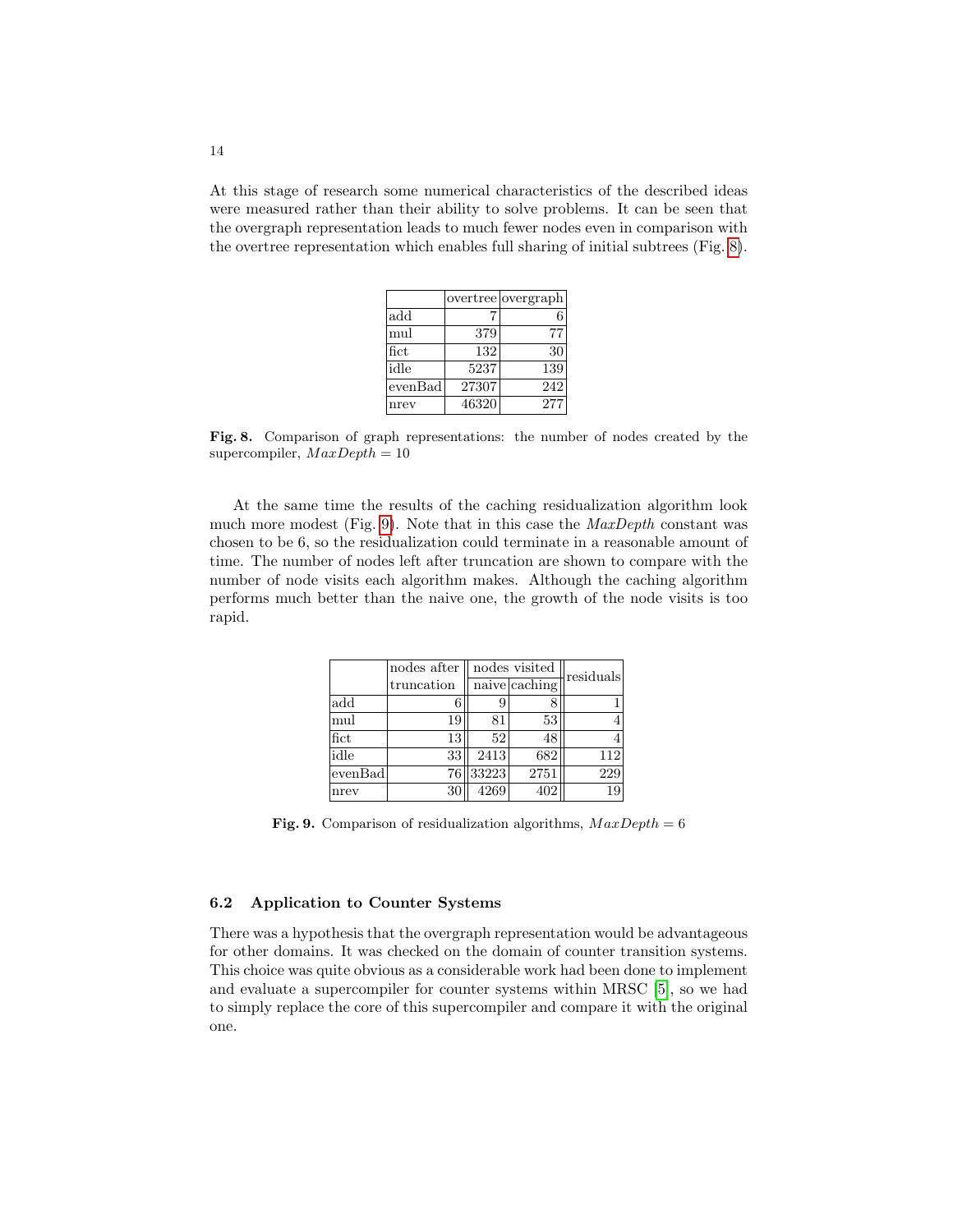Let's briefly describe the domain. Counter systems are similar to programs but much simpler. A system can be in some state represented by a tuple of integers. The system can nondeterministically move from one state to another according to certain rules. Configurations represent sets of states and are actually tuples of integers and wildcards, wildcard meaning "any number". So a configuration can be driven by applying rules, or generalized by replacing a number with the wildcard. The task is to find a minimal correctness proof for some protocol modelled by a counter system. For each protocol certain states are unsafe, so a protocol is correct if the corresponding counter system can't turn out in an unsafe state. A proof is actually a completed graph (i.e. each node has an outcoming edge) without unsafe configurations. The whistle used in MRSC for this task was a unary one, so it was used with the overgraph-based core without any problem.

The results of applying the overgraph representation with the residualization algorithm described above were disappointing. The supercompiler with overgraph core not only spent much more time than the original one, but also failed to find the minimal proofs. It is easy to see why this happened – our residualization algorithm was designed to find trees with back edges, not graphs, and thus equivalent proof parts were duplicated. On the other hand, the original implementation of supercompiler had the ability to introduce cross edges which made it almost as powerful as the overgraph supercompiler.

|                               |        | original overgraph |
|-------------------------------|--------|--------------------|
|                               |        | truncation         |
| Synapse                       | 12     | 12                 |
| $\overline{\text{MSI}}$       | 10     | 10                 |
| $\overline{\mathrm{MOSI}}$    | 36     | 34                 |
| $\overline{\mathrm{MES}}$ I   | 46     | 18                 |
| $\overline{\text{MOESI}}$     | 156    | 57                 |
| $\overline{\rm Illinois}$     | 58     | 19                 |
| Berkley                       | 50     | 33                 |
| $\overline{\text{F} }$ irefly | 18     | 15                 |
| Futurebus                     | 476106 | 1715               |
| Xerox                         | 94     | 43                 |
| Java                          | 109410 | 12165              |
| ReaderWriter                  | 2540   | 154                |
| $\rm Data Race$               | 21     | 12                 |
|                               |        |                    |

<span id="page-14-0"></span>Fig. 10. Number of nodes visited by the supercompilers for each protocol

So the residualization algorithm must have been replaced with some different algorithm. We have tried a depth-first search with pruning of too large graphs which is exactly what MRSC was doing. So the only important difference left was that our implementation built an overgraph explicitly. Actually there is an advantage of explicit overgraph building: an overgraph can be truncated and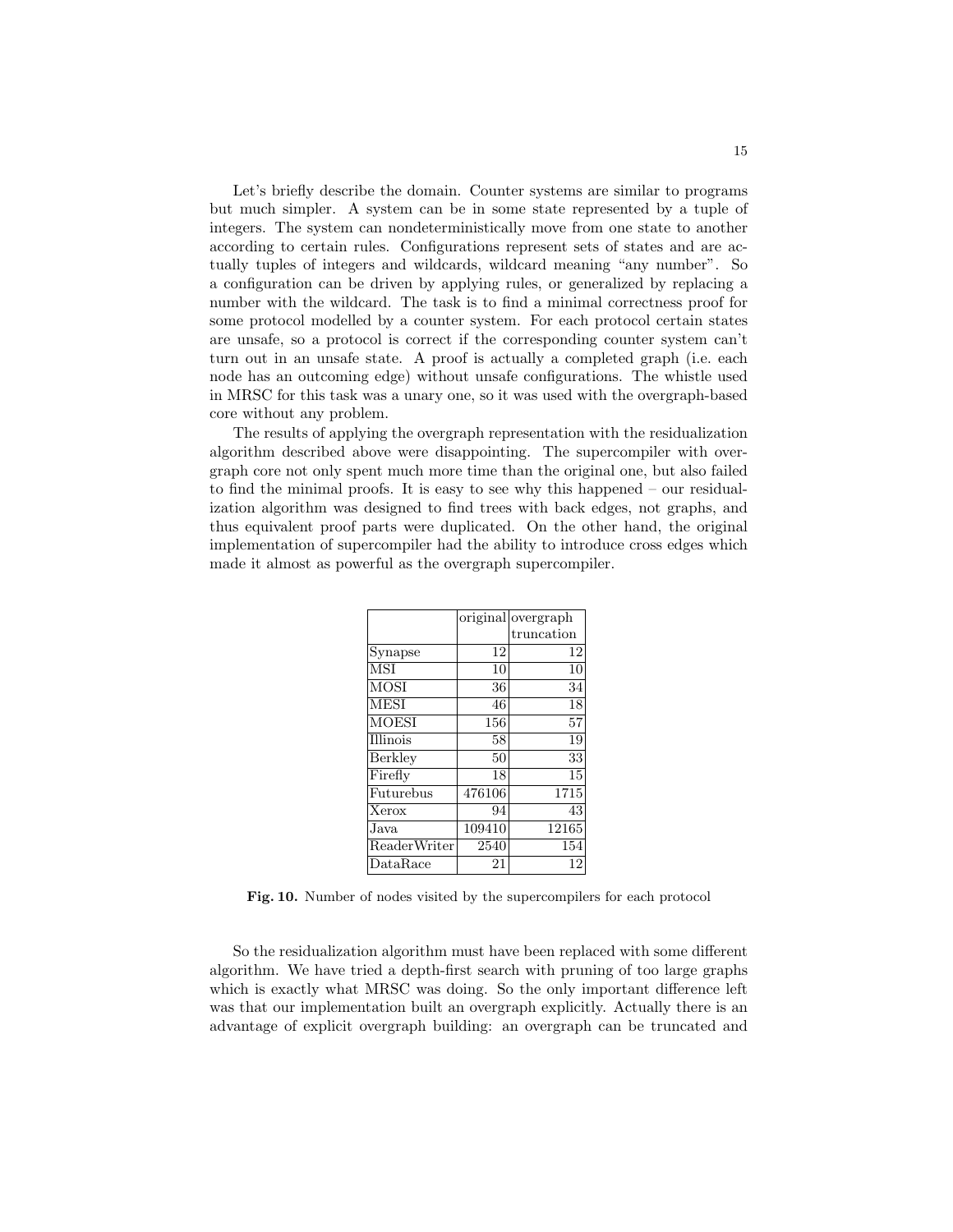thus we can avoid obviously useless branches. It was quite difficult to compare the implementations fairly because of multiple subtle differences affecting the results. The comparison of the number of nodes visited during the supercompilation by the original supercompiler and the supercompiler with overgraph truncation enabled is shown on Figure [10.](#page-14-0) As can be seen, truncation turned out to be quite advantageous on complex protocols.

This unsuccessful application of the presented earlier residualization algorithm to another domain doesn't mean that it is useless. It was just applied to the kind of tasks it hadn't been designed for, namely to the task of optimizing for size (in this case a proof size). It is very hard to divide a task of graph minimization into subtasks of subgraph minimization because these subgraphs may have intersections, i.e. the minimal size of the whole doesn't equal to the sum of the minimal sizes of the parts. However if we want the same node to be residualized differently in different contexts, our residualization algorithm may be used.

### 7 Conclusion

We have presented a more efficient representation of configuration graphs for multi-result supercompilation and shown that this representation enables a more efficient residualization algorithm.

The idea of representing the space of configurations as a graph rather than a tree is quite obvious. The process of supercompilation can be viewed as some kind of graph search similar to finding paths in mazes, and it is natural to use the graph structure instead of unrolling it into a tree.

The overgraph representation also gives rise to a parallel to the field of optimizing compilers which manifests itself in the similarity of a configuration graph and a control flow graph. It is not yet obvious if this parallel is fruitful.

One of the closest work to this one seems to be the work on equality saturation [\[14\]](#page-17-1). One of the most important difference is that we need to support folding and thus we work with some directed relations rather than simple equalities to ensure correctness.

We believe that the new approach leads to many directions of reasearch and further improvement.

The residualization algorithm is still a bottleneck. There are many possible solutions. It may be useful to do without residualization if the task doesn't actually consist in producing a program, e.g. there should be some algorithm for proving programs equality which works directly on configuration graphs rather than on sets of residual programs. Another way is to reduce the number of nodes using some heuristics, especially interesting are methods that make possible to tune how long the supercompilation will run.

As it has been seen, there should be different residualization algorithms for different tasks. In the case of optimizing for size its goal is to extract a minimal supgraph. Apparently there may be some residualization algorithm of this sort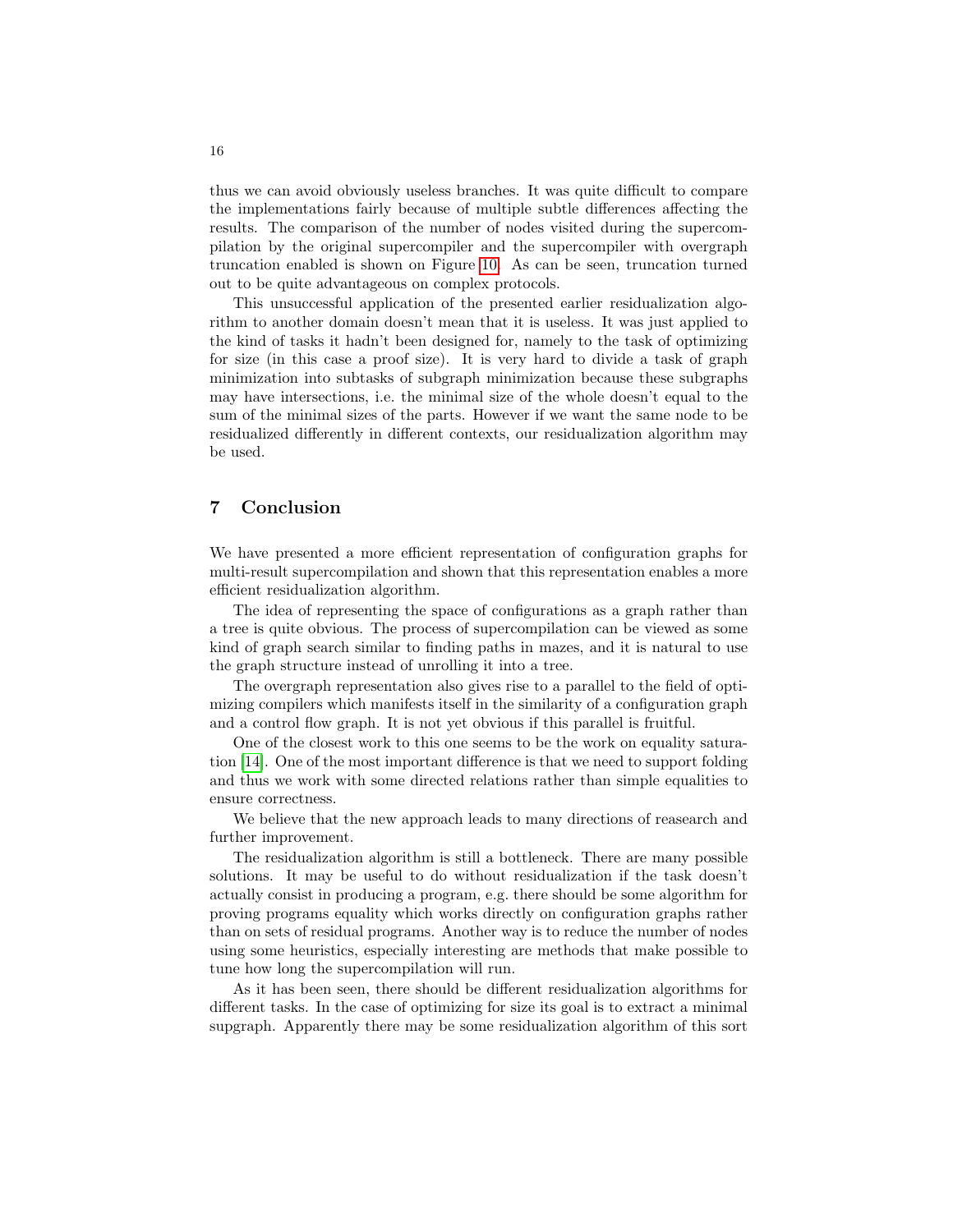which would take advantage of the overgraph representation but it hasn't been found yet. Besides, it may be advantageous to represent programs as graphs.

It also seems interesting to apply the new approach to different domains. We also plan to add support for higher-level supercompilation [\[7\]](#page-16-11) which may benefit from sharing information among multiple lower-level supercompilation instances.

# Acknowledgements

The author would like to express his gratitude to Sergei Romanenko, Andrei Klimov and Ilya Klyuchnikov for their comments, fruitful discussions and encouragement.

## References

- <span id="page-16-7"></span>1. D. G. Bobrow and B. Wegbreit. A model and stack implementation of multiple environments. Commun. ACM, 16:591–603, October 1973.
- <span id="page-16-2"></span>2. K. D. Cooper, P. J. Schielke, and D. Subramanian. Optimizing for reduced code space using genetic algorithms. ACM SIGPLAN Notices, 34(7):1–9, July 1999.
- <span id="page-16-3"></span>3. G. Fursin, C. Miranda, O. Temam, M. Namolaru, E. Yom-Tov, A. Zaks, B. Mendelson, E. Bonilla, J. Thomson, H. Leather, C. Williams, M. O'Boyle, P. Barnard, E. Ashton, E. Courtois, and F. Bodin. MILEPOST GCC: machine learning based research compiler. In GCC Summit, Ottawa, Canada, 2008. MILEPOST project (http://www.milepost.eu).
- <span id="page-16-9"></span>4. G. W. Hamilton. Distillation: extracting the essence of programs. In Proceedings of the 2007 ACM SIGPLAN symposium on Partial evaluation and semantics-based program manipulation, pages 61–70. ACM Press New York, NY, USA, 2007.
- <span id="page-16-10"></span>5. A. V. Klimov, I. G. Klyuchnikov, and S. A. Romanenko. Automatic verification of counter systems via domain-specific multi-result supercompilation. Preprint 19, Keldysh Institute of Applied Mathematics, 2012.
- <span id="page-16-0"></span>6. I. Klyuchnikov and S. Romanenko. Proving the equivalence of higher-order terms by means of supercompilation. In Perspectives of Systems Informatics, volume 5947 of LNCS, pages 193–205, 2010.
- <span id="page-16-11"></span>7. I. Klyuchnikov and S. Romanenko. Towards higher-level supercompilation. In Second International Workshop on Metacomputation in Russia, 2010.
- <span id="page-16-6"></span>8. I. G. Klyuchnikov and S. A. Romanenko. MRSC: a toolkit for building multi-result supercompilers. Preprint 77, Keldysh Institute of Applied Mathematics, 2011.
- <span id="page-16-5"></span>9. I. G. Klyuchnikov and S. A. Romanenko. Multi-result supercompilation as branching growth of the penultimate level in metasystem transitions. volume 7162 of Lecture Notes in Computer Science, pages 210–226. Springer, 2012.
- <span id="page-16-1"></span>10. A. Lisitsa and M. Webster. Supercompilation for equivalence testing in metamorphic computer viruses detection. In Proceedings of the First International Workshop on Metacomputation in Russia, 2008.
- <span id="page-16-4"></span>11. Z. Pan and R. Eigenmann. Fast and effective orchestration of compiler optimizations for automatic performance tuning. In CGO, pages 319–332. IEEE Computer Society, 2006.
- <span id="page-16-8"></span>12. D. Sands. Proving the correctness of recursion-based automatic program transformations. Theor. Comput. Sci., 167(1-2):193–233, 1996.